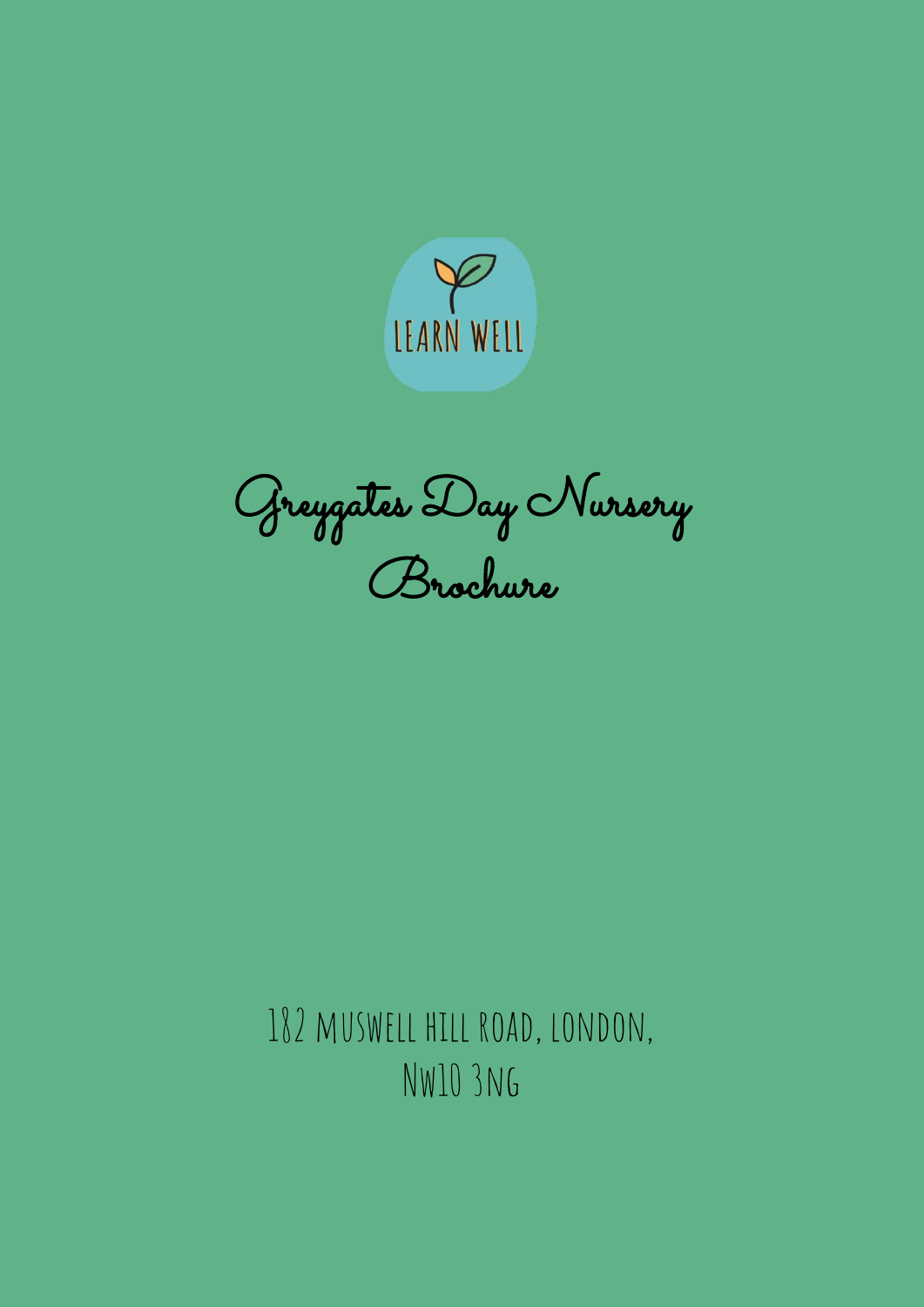Welcome to Greygates Nursery

Established in 1954, we have been caring for children in the local Muswell Hill area for over 65 years. We are a small, independent family owned Nursery and our beautiful Victorian house is home to 48 children each day.

We understand what an important decision it is choosing the right Nursery for your child and for your family. At Greygates, we are committed to helping

every child  $\underline{\text{IfARN}}$  WELL in a loving and nurturing home from home environment. Most importantly, we celebrate every child's individuality to build confidence, creativity and independence through their early years.

We hope that over the coming pages, we are able to give you a flavour of our mission and what makes our Nursery special.

the Greygates family x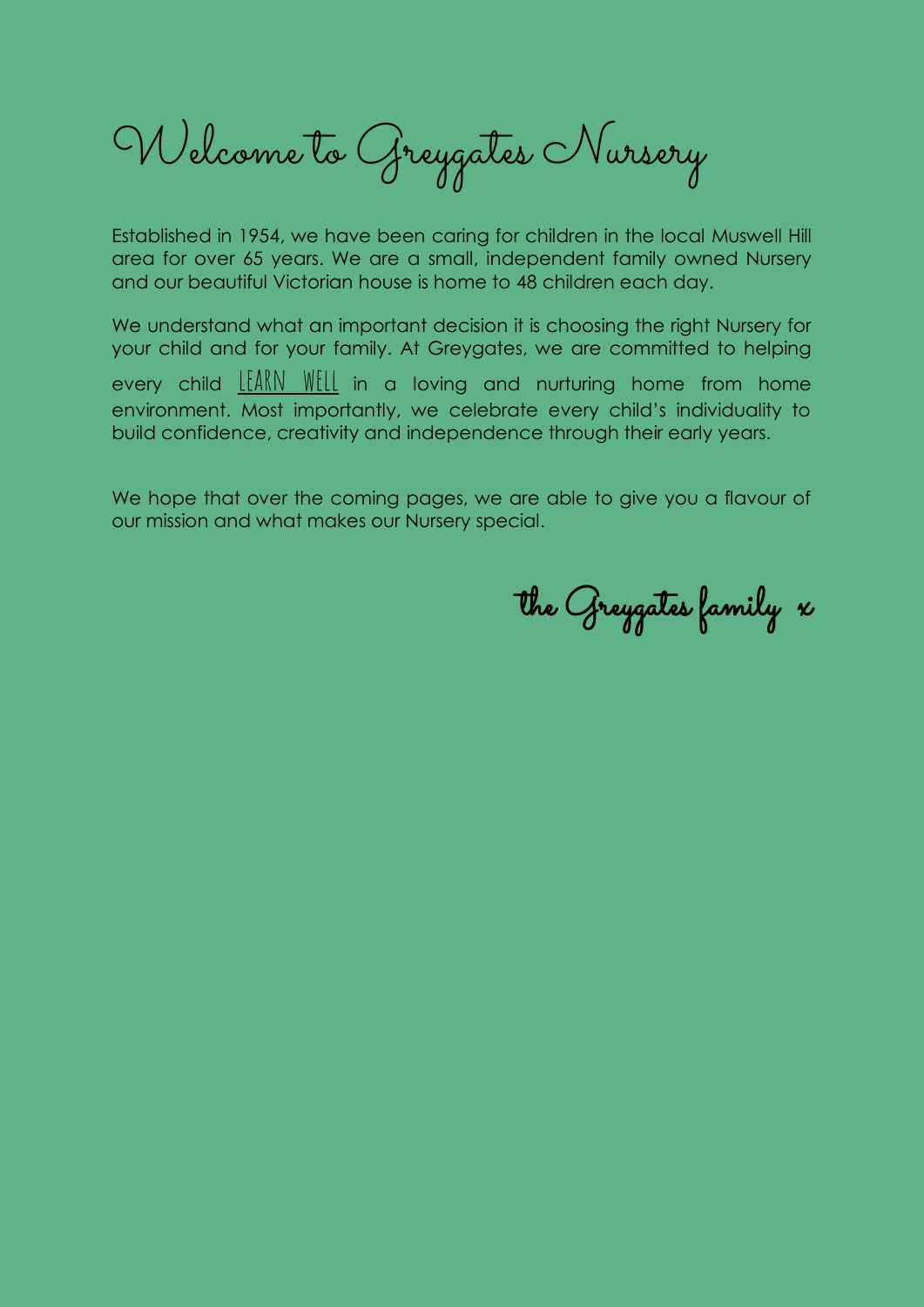Our ethos

We are committed to ensuring every child at Greygates benefits from both exceptional learning experiences and an environment which supports their health and well-being.

### **Simply put, we believe every child should**





It is because of this that we invest in the highest quality team and constantly review our nursery to give every child the best learning experiences



It is why having a chef who cooks delicious, nutritious homemade meals from scratch, with high quality ingredients is so important to us



It is because of this we strive for a non-toxic environment – one where we choose to use plant based cleaners wherever possible, which do not leave harmful residues on surfaces or fumes in the air.



It is the reason we introduce activities which support every child's overall well-being from an early age…from Music and movement to OUTDOOR PLAY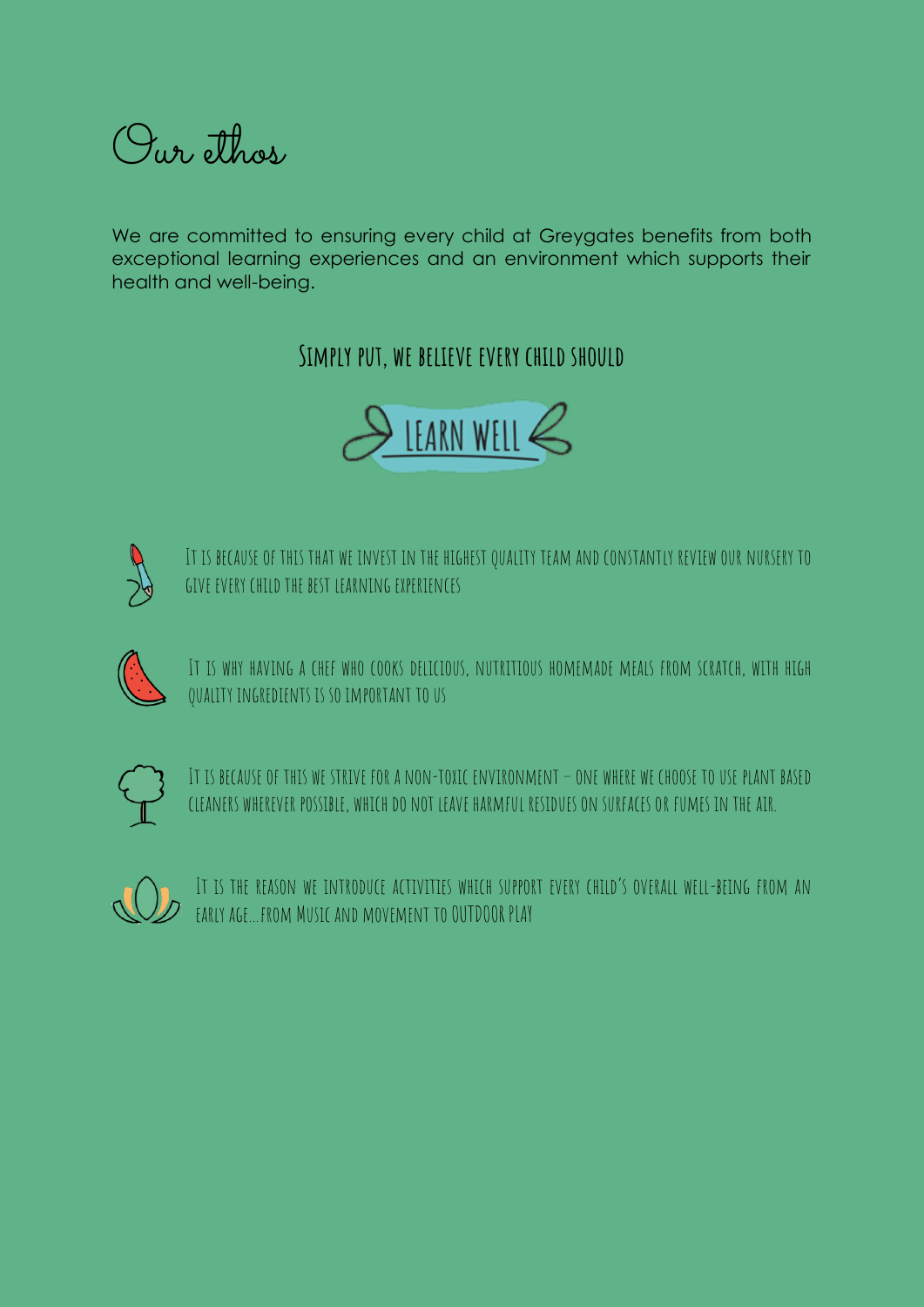Learning at Greygates

Our diverse Curriculum is rooted in the Early Years Foundation Stage (EYFS) and inspired by our Learn Well ethos.

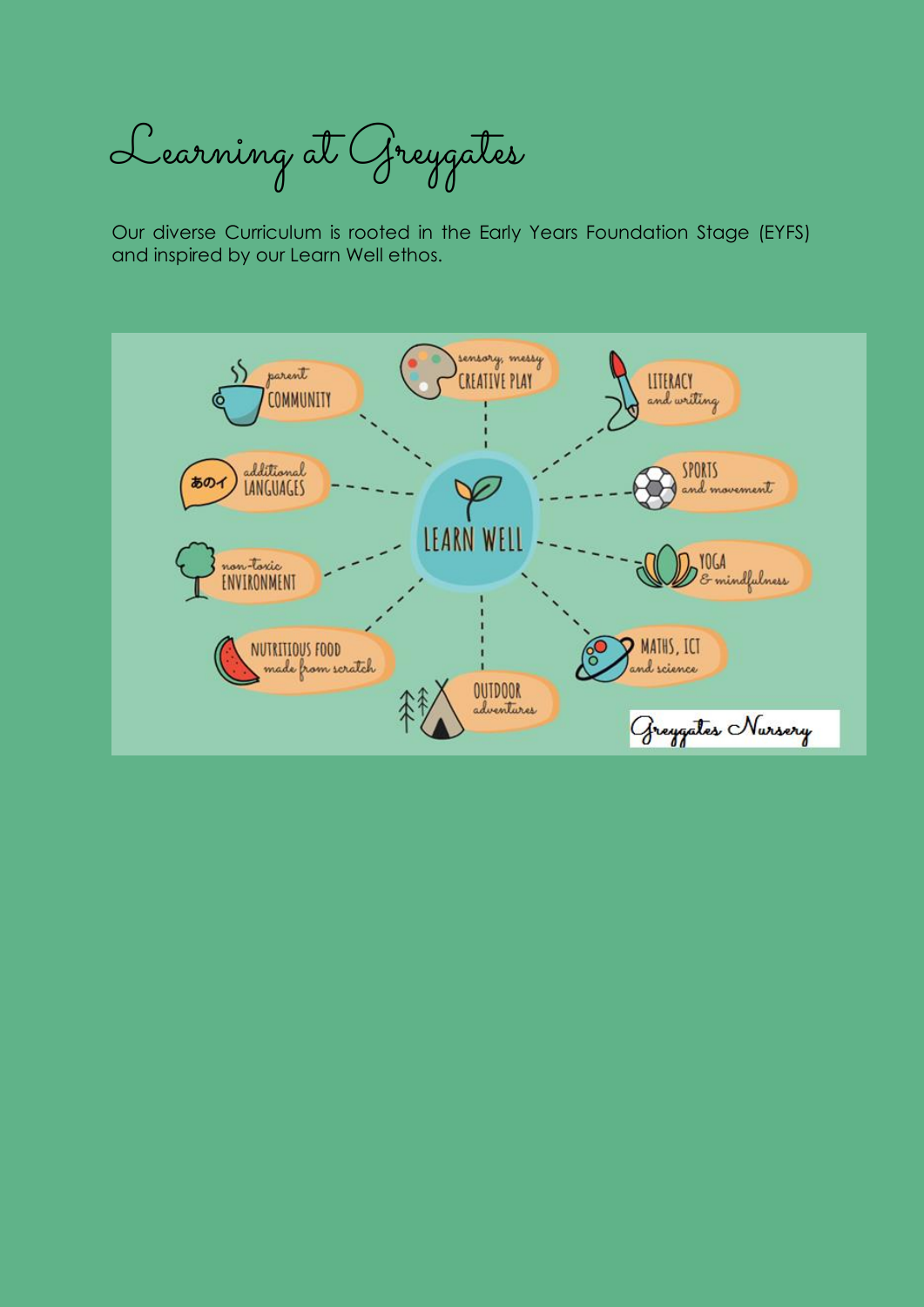Meals at Greygates

Food is so important at Greygates – after all, the children need plenty of energy for their busy days.

Our Greygates Chef cooks delicious and nutritious homemade meals, using high quality and carefully sourced ingredients. Our varied menu includes dishes from around the world and plant-based meals, all developed to tantalize children's little taste buds.

We are a nut free nursery and are able to support children with specific dietary requirements.

Our Promise

 $\mathscr P$  Balanced menu full of wholegrains, high quality proteins, healthy fats and lots of fruit & veg

 $\mathcal V$  Made with love by the Greygates chef

 $\mathscr V$  High quality ingredients, with active reduction in products and ingredients containing anything artificial & no excess sugar or salt

 $\varphi$ Developed to engage the children through fun & creativity

| Sample Menu |                                    |                                                                        |                             |                                                                                          |  |  |  |  |
|-------------|------------------------------------|------------------------------------------------------------------------|-----------------------------|------------------------------------------------------------------------------------------|--|--|--|--|
|             | BREAKFAST                          | I LINE H                                                               | SNACK                       |                                                                                          |  |  |  |  |
|             | Wholewheat Toast &<br>Organic Milk | Salmon in a Creamy<br>Sauce<br>Wholewheat Penne<br>Peas<br>Fresh Fruit | Oat Cakes<br>& Organic Milk | Spinach Bites (v)<br>Wholemeal Pitta<br>Tomatoes & Cucumber<br>Chickpea Hummus<br>Apples |  |  |  |  |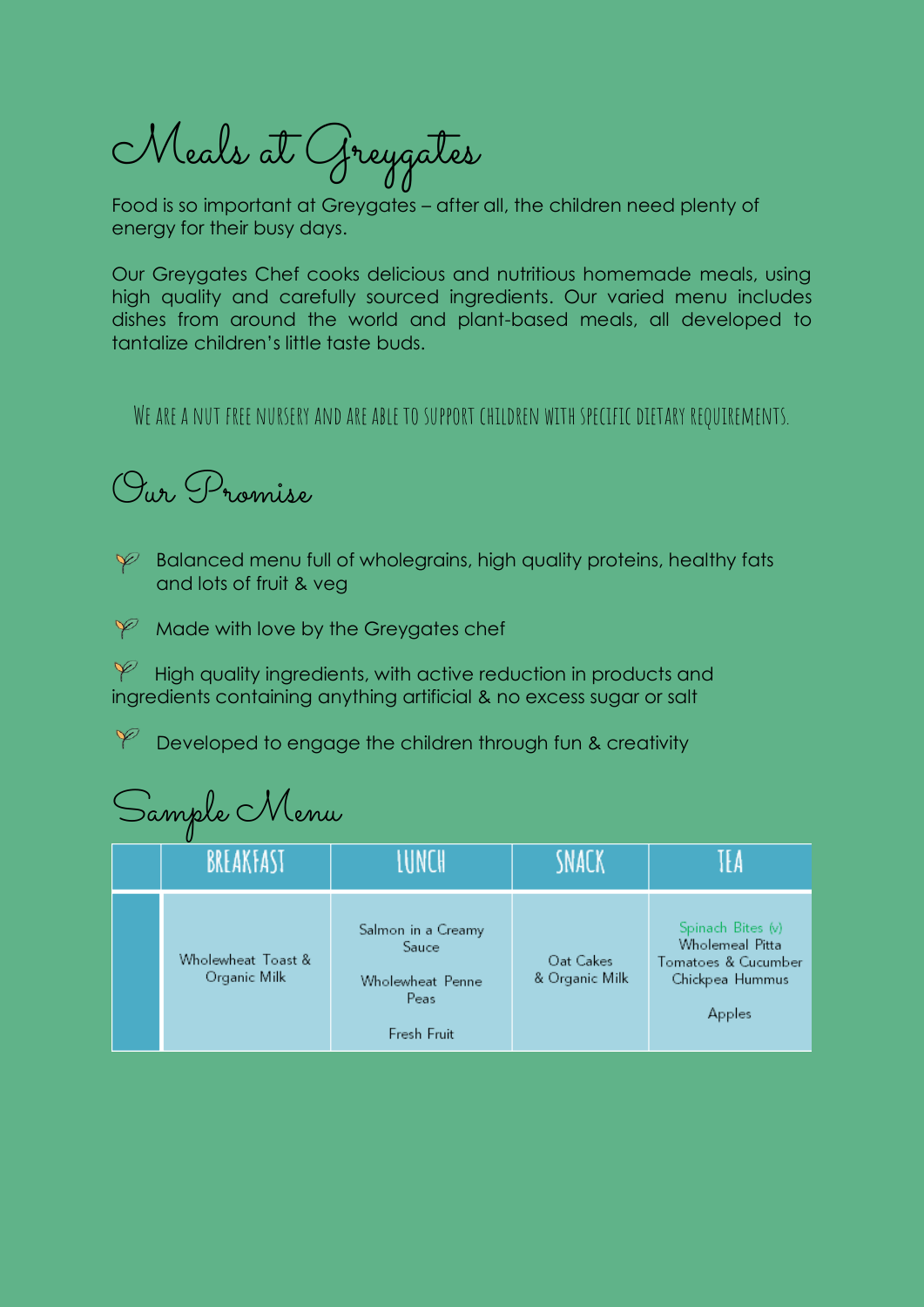Important Information

### **Opening hours:**

8.00 – 18:00 Monday – Friday Nursery is closed on Bank Holidays and for one week between Christmas & New Year (23 rd December 2021 – 2 nd January 2022 inclusive).

### **2022 Monthly Fees**

| Age Group | 2 days | 3 days | 4 davs | 5 days |
|-----------|--------|--------|--------|--------|
| Under 2's | £743   | f1089  | £1452  | £1709  |
| Over 2's  | £705   | £1041  | £1387  | £1632  |

Sibling discount: 10% on eldest child's fees.

Please see Full Terms & Conditions provided as part of your Welcome Pack Please contact us for fees relating to 15 and 30 hour funding for 3-4 year olds

### **UNIVERSAL 3-4 YEAR OLD FUNDING (15 hours)**

- We are registered with the London Borough of Haringey to offer the universal free place of up to 15 hours (per eligible child) per week
- The offer is based on 38 weeks per year, and as a provider of year round childcare, we stretch this offer across 51 weeks.
- Full fees are charged until a child becomes eligible to claim the universal free place, the term after they turn three years old.
- To access the universal 3-4 year old funding entitlement, you must agree to our 'Agreed additional services package' as detailed below and your child must attend a minimum of 2 days at Nursery. Please note that it may be possible to access a completely free offer at another provider.

### **UNIVERSAL 3-4 YEAR OLD FUNDING + EXTENDED 15 HOURS ENTITLEMENT (30 hours)**

- We are registered with the London Borough of Haringey to offer the universal free place plus extended 15 hours entitlement (per eligible child) per week
- The offer is based on 38 weeks per year, and as a provider of year round childcare, we stretch this offer across 51 weeks.
- Full fees are charged until a child becomes eligible to claim the entitlement, the term after they turn three years old.
- Parents need to apply at<https://childcaresupport.tax.service.gov.uk/par/app/applynow>
- If you are successful you will be given an 11 digit eligibility. You will need to reapply for the additional 15 hours every 3 months. For us to administer the 30 hour offer we require the following information:
	- 30 hour eligibility code (known as DERN)
	- Parent/s name
	- Address and Postcode
	- Parent's National Insurance Number
	- Name of child and DOB of child
	- -Parents written consent for the Nursery to contact the Local Authority to check eligibility
- Please note the Local Authority and Greygates have no role in the application process; if the voucher code is not accepted you will be required to contact HMRC.
- To access the extended 3-4 year old funding entitlement (30 hours), you must agree to our 'Agreed additional services package' as detailed below and your child must attend a minimum of 3 days at Nursery. Please note that it may be possible to access a completely free offer at another provider.

### **ADDITIONAL SERVICES FEES**

Agreed Additional services package: Includes our highly qualified team which goes over and above Ofsted requirements, 3 meals and 1 snacks per day, extended opening hours, an enriched curriculum and consumables such as Calpol, sun cream and Nursery events.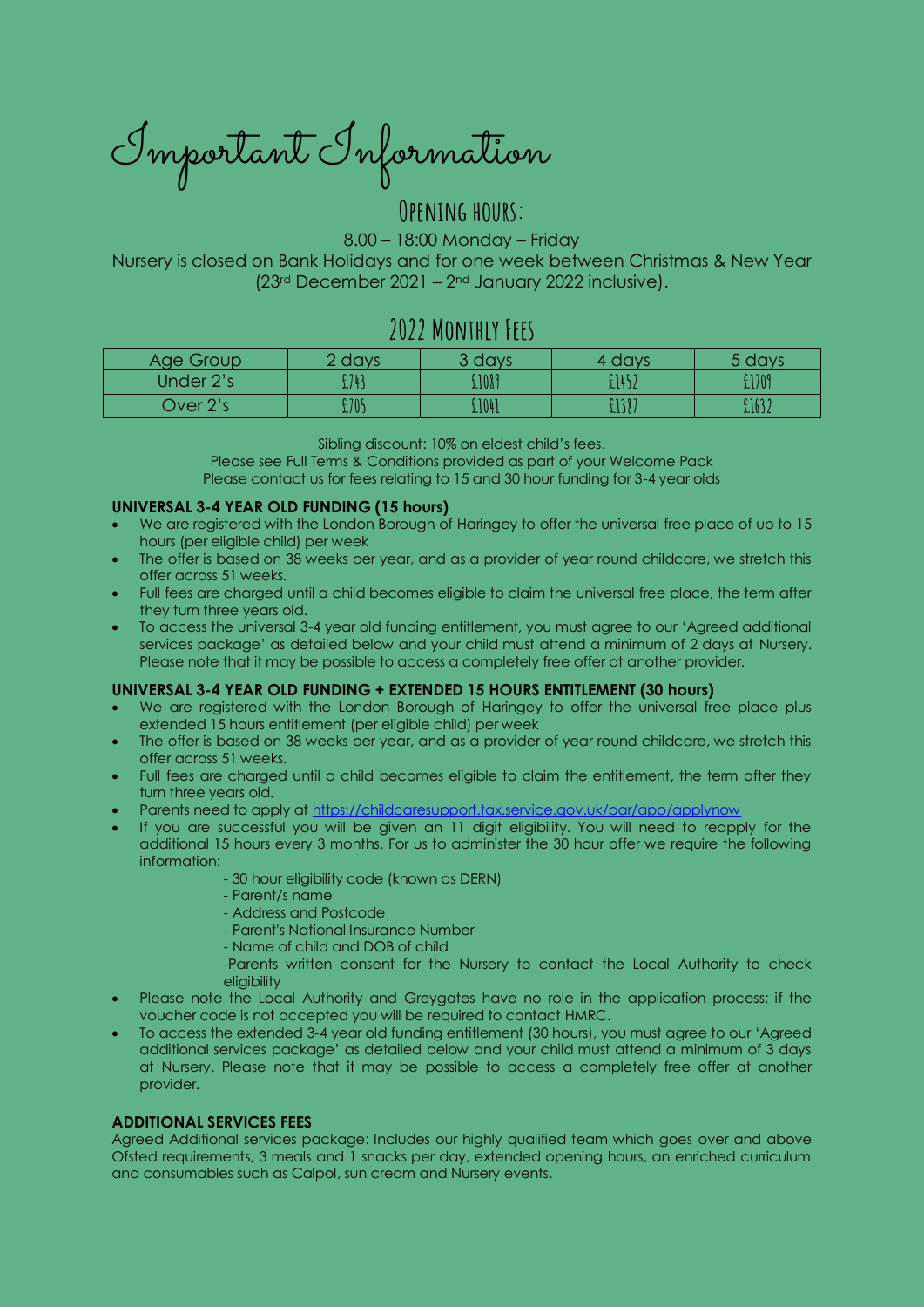

### WHAT ARF THE STAFF TO CHILDREN RATIOS ACROSS THE AGE GROUPS?

We comply to ratios as defined by Ofsted. These are

- 1 member of staff: 3 children for those under the age of 2 years
- 1 member of staff : 4 children for those aged 2 -3 years
- 1 member of staff: 8 children for those aged 3 years and above

We choose to employ staff who hold a minimum Level 3 qualification in childcare in order to maintain outstanding learning experiences for every child. We also have a number of members of staff who hold full and relevant Level 6, Qualified Teacher Status or Bachelor of Arts degrees. We may employ apprentices who are studying for their Level 3 qualifications as we are passionate about supporting the training and development of the next generation of teachers. The qualifications held by our team significantly exceed the requirements set by Ofsted.

For the health & safety of all of children, our team are also Paediatric First Aid trained.

## WHAT CURRICULUM DO YOU FOLLOW?

We follow the Early Years Foundation Stage (EYFS). We plan our days around the individual interests of each child using the framework of the seven areas of learning and development, and ensuring they are delivered in a way which promote the characteristics of effective learning.

We also take inspiration from other teaching philosophies to ensure a well-rounded approach to our learning, for example integrating practical life skills from the Montessori approach.

### WHAT IS THE ADMISSIONS POLICY?

If you would like to join our waiting list for a space at Greygates, please complete and return the waiting list form along with the registration fee. The registration fee is non-refundable and does not guarantee a space at the Nursery.

As a small Nursery, we offer showarounds once we know a relevant space is becoming available. On accepting a place with us, a deposit of £250 is payable within 5 working days to secure the space.

## WHAT IS THE SETTLING PROCESS FOR MY CHILD?

When you start with us at Greygates, you will first be invited to come in for a "Hello meeting". Here you will tell us all about your child using an All About Me form. This meeting will be followed by your child's first settling session, which will last about an hour. At this time, you will spend some time in the room with your child as they explore their surroundings and meet their new teachers and other children. The second settling session will follow within the next day or two, and this time you will spend some time in the room with your child and then leave them to spend some time in there without you. At the third and final settling session, we would encourage you to drop your child off and collect them an hour or so later.

Each settling session lasts about one hour and is free of charge. Settling sessions should be scheduled as close to possible to your first day at Greygates to support the transition. Should we feel your child requires additional settling sessions, this will be discussed with the Nursery Manager.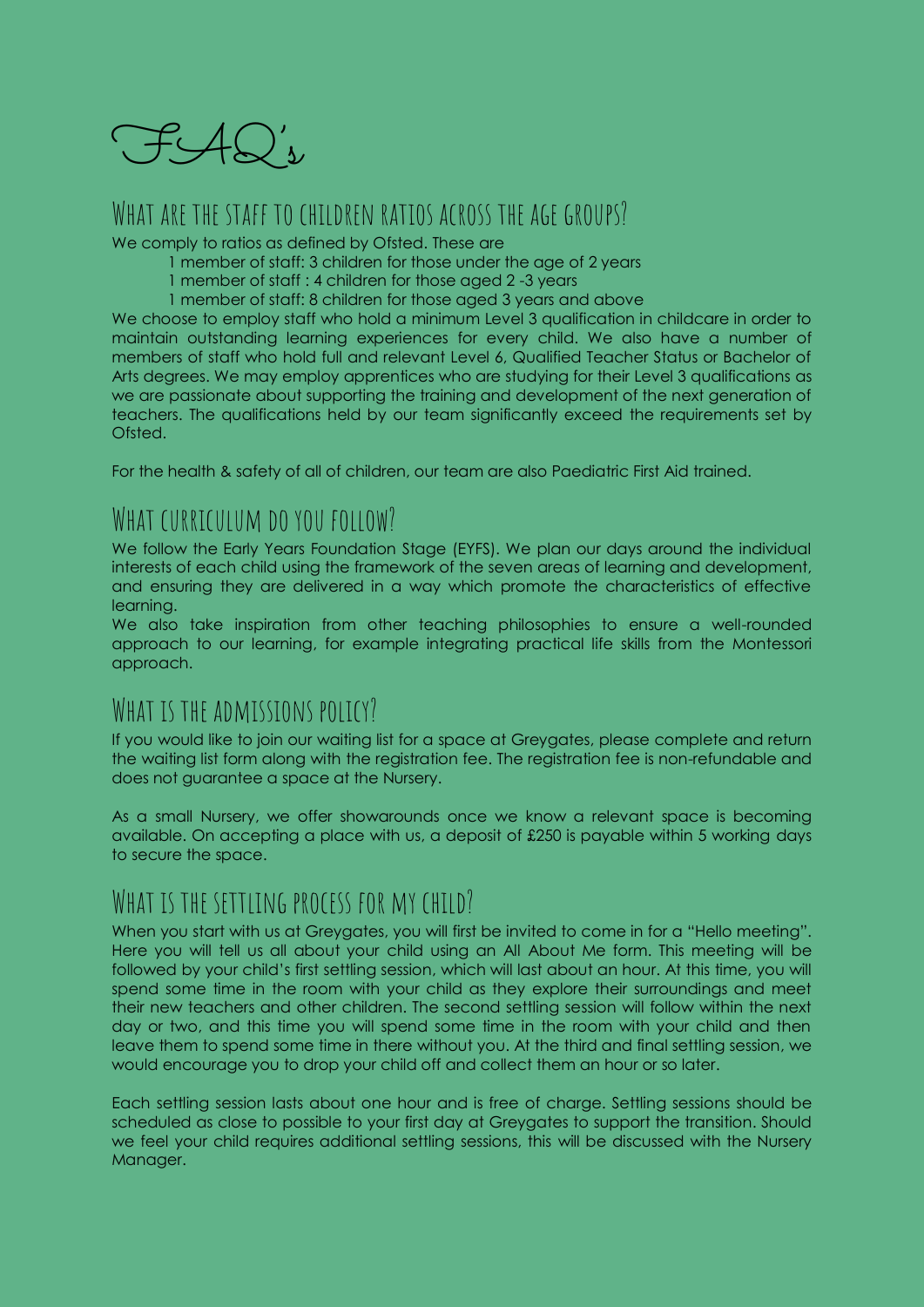# WHAT DOES MY CHILD NEED FOR THEIR FIRST DAY?

You are welcome to bring a bag with you to put your child's bits and pieces in. Parents are required specific brands of formula or follow on milk and specific bottles/ teats, along with some spare clothes, labelled with your child's name. The Nursery supplies nappies, but you are welcome to provide these if there is a specific brand you wish to use.

## Is there a uniform?

Your child is not required to wear a uniform at Greygates. We do ask that you dress your child in clothes that you are happy for them to get messy in. We enjoy lots of messy play at Nursery so we also ask you to pack a set of spare clothes for your child every day – which should be labelled clearly with your child's name.

During the colder, wetter months, we ask you to supply appropriate waterproofs and wellies and swimming nappies for the warmer months. The children enjoy time outdoors every day, whatever the weather and we therefore ask you to ensure they have appropriate clothing to enable this.

## WHAT IS THE KEY PERSON SYSTEM?

Every child in the Nursery has a key person. This teacher will be responsible for ensuring your child's learning and development is on track and will complete their learning journeys and reports. As a small Nursery however, we pride ourselves in every member of staff in your child's room knowing your child inside out, as well as their key person.

Your key child's key person will be assigned once your child has been with us a few weeks. This gives us the opportunity to see if there is someone your child and you form a particular bond with, thereby ensuring the best interests of your child are always at the heart of the decisions we make.

## How can I keep up to date with my child's learning?

We know that as parents you are the primary and most important educators for your child. At the end of every day at Greygates, you will receive detailed feedback on what your child has been doing. In addition, you will have access to their online learning journey via Tapestry and we encourage you to actively contribute to this from home, as well as the weekly plan of activities for the classroom.

You will receive a weekly update of all the goings on in your child's classroom and there are daily meeting slots available with the team and Manager should you wish to discuss any aspect of your child's learning and development with us.

We also welcome more informal communication with our families, so feel free to pop in for a chat with the Manager, send us an email or give us a call at any time.

# How can I get involved with Nursery life?

We love parents getting involved in daily life at Nursery. Whether it's coming in to read a story for the children, accompanying the children on outings or contributing ideas to the children's chosen topics…there are lots of ways to get involved.

## How can I access nursery policies?

We have a comprehensive set of policies, some of which will be sent to you as part of your Welcome Pack on joining Greygates. Please speak to the Nursery Manager should you wish to see or discuss any specific Greygates policies.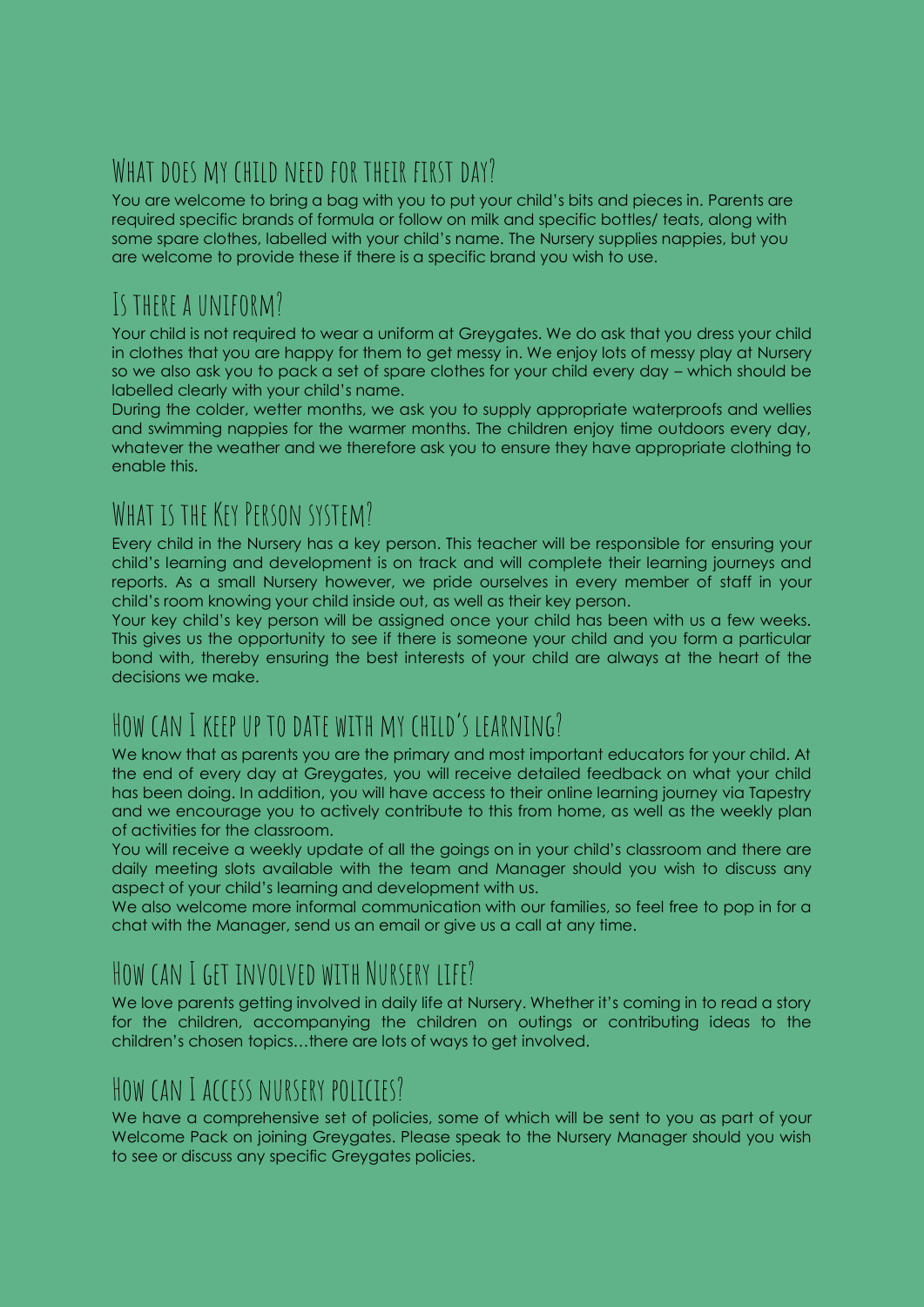## DO YOU ACCEPT CHILDCARE VOUCHERS?

Yes, we accept childcare vouchers from all providers.

## Do you offer 2 year old and 3-4 year funding?

We do not offer 2 year old funded spaces at Greygates. We do offer universal 15 hours universal entitlement and additional 15 hours funding (commonly known as "30 hours" for eligible 3-4 year olds as part of your total hours with us. Please speak to the Manager for further information.

## WHAT IS YOUR COMPLAINTS PROCEDURE?

If any parent/carer/member of staff should have any cause for complaint, including any complaint relating to the fulfilment of the Early Years Foundation Stage (EYFS) requirements, they should in the first instance notify the Manager, **Anne-Marie Lawrence.** The matter will be fully investigated and details of the investigation, any action taken as a result of that investigation and whether the complainant was satisfied with the outcome will be fully recorded in a written record. A copy of this record will be provided to the complainant within 28 days of receiving the complaint.

If you wish to further escalate a matter, please contact the Owner of the Nursery, **Amy Shah.**

Should a matter not be resolved to the satisfaction of the complainant then the complainant has the right to raise the matter with Ofsted who can be contacted in the following ways:

Mail: **Ofsted, Piccadilly Gate, Store St, Manchester, M1 2WD** Helpline: **0300 123 1231** Website: **[www.ofsted.gov.uk](http://www.ofsted.gov.uk/)** Email: **[enquiries@ofsted.gov.uk](mailto:enquiries@ofsted.gov.uk)** Greygates Nursery is registered on the Early Years Register – **Reference Number 140418**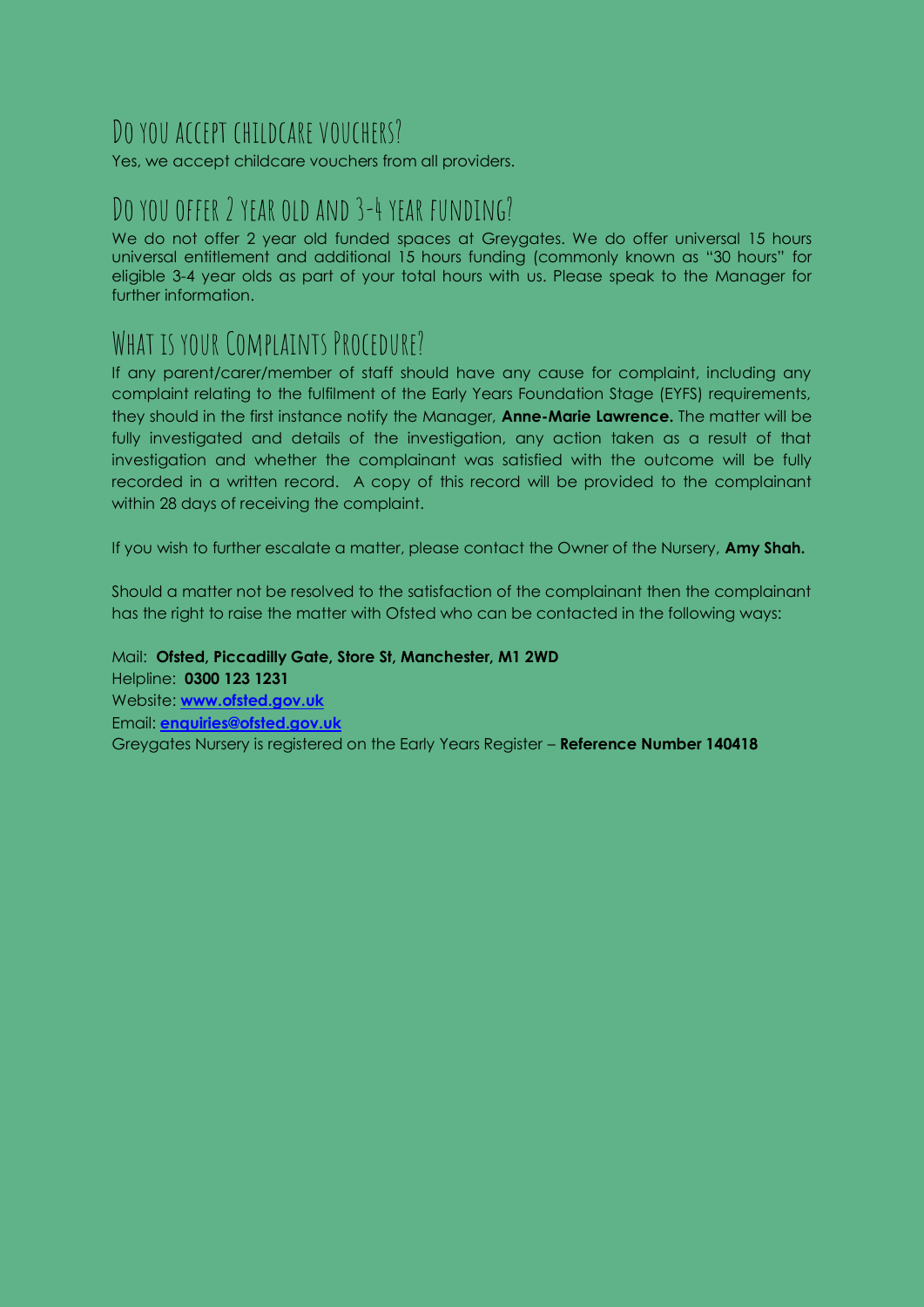Terms and Conditions

#### In these Terms and Conditions:

i)"the Nursery" is greygates Day Nursery situated at 182 muswell hill road, london, n10 3ng.

II)"THE PARENTS" ARE THE PARENT(S) OR GUARDIAN(S) OR THE PERSON RESPONSIBLE FOR ANY CHILD attending the Nursery

#### **1. Registration**

A registration fee shall be paid by the parent/ guardian to the Nursery on the submission of a completed registration form and that fee shall not be returnable if a place cannot be offered on the date and days required, or should the space not subsequently be taken

#### **2. Offer Acceptance**

A deposit of £250 shall be paid by the parent/guardian to the nursery within 5 working DAYS OF ACCEPTANCE OF THE OFFER. THIS DEPOSIT SHALL NOT BE RETURNABLE UNLESS & FULL WEEKS' notice in writing is provided to the Nursery Manager. The deposit shall be returned to the parent/ guardian on leaving the Nursery, minus any outstanding costs. The deposit is not deductible from the first month's fees

#### **3. Payment of Nursery Fees**

i) Payment of nursery fees to the nursery for the child's attendance at the nursery shall be made by the parent/guardian monthly, in advance, by the first day of each month (the due date).

II) IF THE PAYMENT OF FEES REFERRED TO IN ABOVE SHALL BE OUTSTANDING FOR MORE THAN 14 DAYS then the nursery will charge £50 for late payment and may serve 14 days' notice in WRITING TO TERMINATE THIS CONTRACT. UPON TERMINATION OF THIS CONTRACT THE CHILD SHALL cease forthwith to be admitted to the nursery, and the nursery's notice to so terminate shall be regarded as a formal demand for all outstanding monies

iii) In the event of the fees or any other sum payable by the parents to the Nursery being unpaid and outstanding the child may, on notice in writing to the parents, be required to cease attendance at the Nursery unless payment of the full amount owing is paid to the Nursery immediately

iv)The nursery reserves the right to increase the said fees at any time upon giving two calendar month's written notice of the increase to the parent/guardian

#### **4. Opening Hours and Calculation of Nursery Fees**

i) The usual opening hours of the Nursery are 08:10 until 18:00. In exceptional circumstances, the Nursery reserves the right to open later or close earlier, and will attempt to advise parents of these changes at least 5 working days in advance

ii) The Nursery will close at 5.30pm on the day of the children's annual Christmas party and at 15:00 ON THE DAY PRIOR TO Christmas CLOSURE

iii) The Nursery will be closed on UK Bank Holidays and for 5 working days at Christmas iv) A part time Nursery place must always be taken with a Monday or Friday

v) The nursery does not permit the pro-rata reduction of fees for any reason. The parent/guardian is therefore obliged to make full payment. In the event of payment not being made then the nursery reserves its right to terminate this agreement in accordance with clause 3(ii)

vi) late fees are payable for collection of children after 18:00. These fees are paid directly to the staff required to stay behind, in line with the nursery's late collection policy.

#### **5. Cancellation/ Termination**

i) Once the Nursery has received a deposit for the offered place, parents shall give 8 full weeks' notice in writing when they wish to withdraw their child from the Nursery or not take up the place. Cancellation shall render the parents liable to full payment of the 8 weeks fees in all cases.

ii) Parents shall give 8 full weeks' notice in writing when they wish to reduce the number of days their child attends the Nursery

iii) In either case, notice must be provided in writing to the Nursery Manager.

#### **6. Non-solicitation of staff**

The parent/guardian of the child, the subject of this registration form, hereby agrees that during the term of this agreement and for the period of 12 months following its termination (howsoever terminated) that they will not seek to employ, entice away or attempt to entice away from the employment of greygates Day Nursery Ltd ('the Company') any person or persons employed by the Company at the date of termination or in the 6 months prior, of the agreement between the Company and the parent/guardian. If the parent/guardian shall breach the aforementioned clause then he/she shall indemnify the Company fully in respect of all and any costs, claims, damages and expenses incurred by the Company as a result of the aforementioned breach to include the cost of replacing the said member of staff to include, but not limited to agency fees, advertising costs, management time in interviewing and all such other costs reasonably and necessarily incurred by the Company in replacing the member of staff together with all legal fees and disbursements.

#### **7. General**

i) Parents are required to inform the Nursery of any changes of circumstances immediately so that the Nursery can keep the child's registration details up to date

II) Parents are required to disclose to the Nursery as soon as they are aware of any abnormality, infection or allergy that affects or may affect the child or other children or staff within the Nursery. This includes, but is not limited to, notifiable diseaeses as listed **BY PUBLIC HEALTH ENGLAND.** 

III) The Nursery reserves the right at any time to refuse admission to and/or send home any child whom the Nursery considers is or may be unwell or suffering from any contagious illness

IV) The child will only be returned to the custody of the person(s) named on the personal details form unless prior arrangements are made by the parents with the Nursery. Please read our Child Collection policy emailed to you on joining the Nursery

V) When providing you with Nursery services, we may collect information on individuals connected to your child from you. This includes nannies, family members or friends who you list as emergency contacts. Please ensure these individuals have been made aware of our Privacy Notice. If you, or anyone else on your behalf, has provided or provides personal information on an individual to us, you or they must first ensure that you or they have the authority to do so

VI) We will use the contact details you have provided us to regularly get in touch with you to update you about the nursery, general developments and to inform you of any topics relating to your child's health and wellbeing.

VII) The Nursery operates in compliance with The Early Years Foundation Stage and the children will be cared for within this framework. Parents are required to comply with all Nursery policies and procedures. These are sent to you as part of your welcome pack and are also available to view at a pre-arranged time with the Nursery Manager..

VIII) Parents are not permitted to share any identifying photographs or recordings of the setting or any child at the setting for any purpose and are permitted from taking any photos without prior consent from the Manager

#### **Acceptance**

The Parent/ Guardian have read and understand the Terms & Conditions contained and undertake to be bound by the same.

**Signature Date**

**NAME**